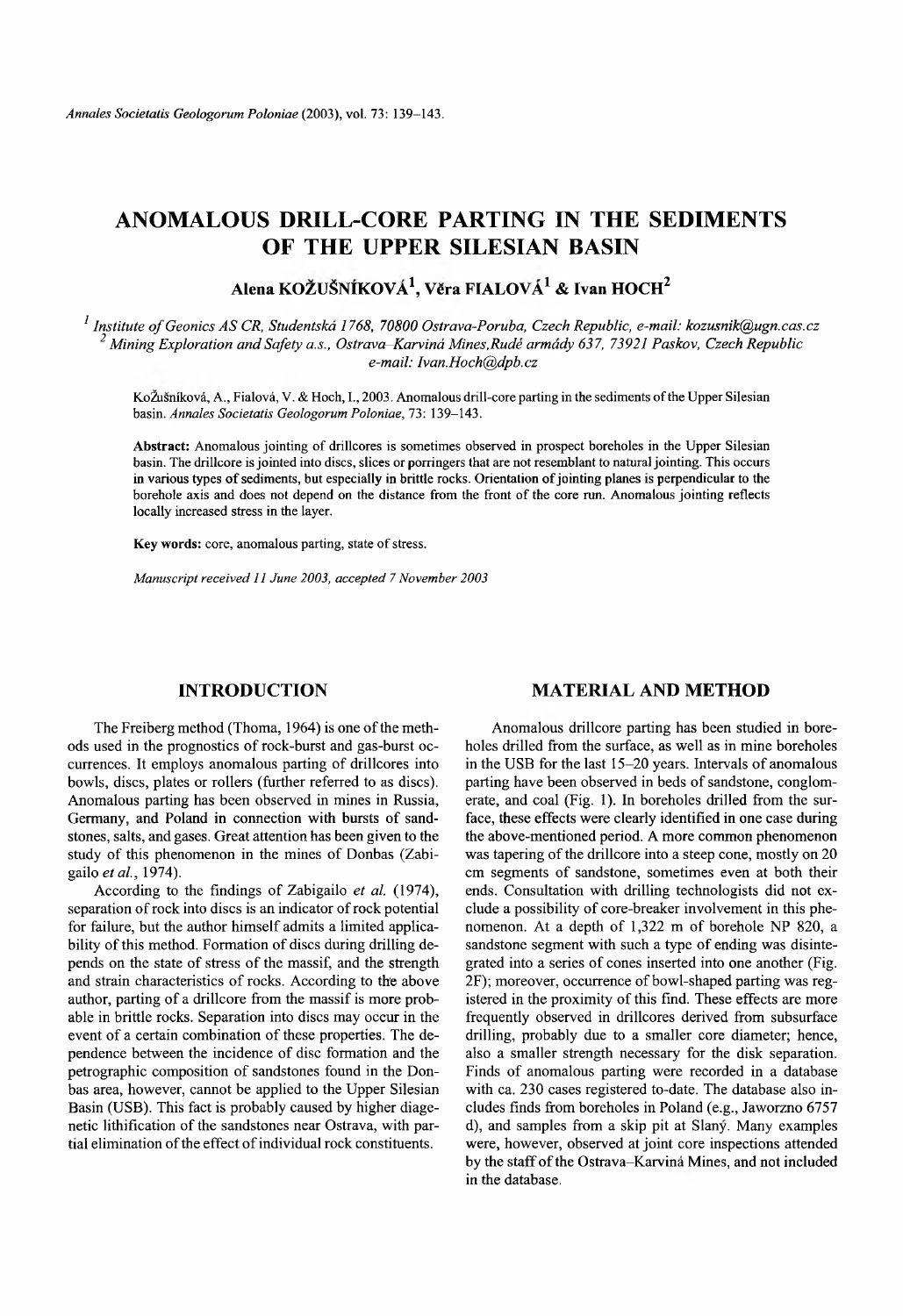## **Borehole: CSM 1152/99**



Fig. 1. Intervals of anomalous drillcore parting in boreholes ČSM 1152 and Staric II - 750

## **DISCUSSION**

The following facts were ascertained based on the analysis of individual finds:

1. The effects of anomalous drillcore parting include (Fig. 2): a) plates, b) discs, c) bowls, d) rollers, e) predisposition, f) a series of cones inserted into one another.

2. Intervals of anomalous drillcore parting are several centimetres to several metres thick. Disc thickness may vary even in a single interval, and discs may be combined with rollers.

3. The described anomalous parting is different from natural disintegration of sediments, which is controlled primarily by their bedding. Thin sections orientated perpendicular to bedding show accumulations of mica, coal matter and other inhomogeneities on the bedding planes. This disintegration is typical especially for claystones, siltstones or laminated sandstones with tabular bedding, which were not included in this study.

Anomalous parting originates in the course of drilling, regardless of the orientation of the borehole relative to the bed. Axes of bowls or other types of anomalous parting are always parallel to the borehole axis. The cores sometimes show only indications of this phenomenon, characterized by circular fractures on the circum ference of the core, also orientated perpendicular to the borehole axis. These discontinuities (this is the term we use for these hair-thin fractures for simplicity) were studied in thin sections of perpendicular orientation (Fialova & KoZusnikova, 1986). They have the form of parallel fractures dilated to 0.04 mm, accompanied by a zone 1.29 mm thick of a network of minute discontinuous fractures (Fig. 3A). The rest of area of the thin section otherwise is featured quartz grains with fractures of various orientations.

Discontinuities have both intra- and intergranular course, sometimes with tooth-like parting of quartz grains (Fig. 3B). These fractures do not result from accumulation of minerals of lower strength at the site of the discontinuity. It can be presumed that in such cases the stress in the bed was too low, or the strength of the rock was so high that the plates did not separate completely. These cases are commonly observed in conglomerates or in some types of sandstone.

4. It can be inferred from the available finds that the formation of discs is not restricted exclusively to thick sandstone complexes or to a particular position within these complexes (the base, the top etc.). Anomalous parting can equally be observed in all Carboniferous strata in the USB, and it is independent of the distance from the borehole collar. Higher frequency was, however, encountered at stratigraphic levels that bear sandstone beds confined to a particular stratigraphic interval (e.g., the Saddle Member, Lower Petřkovice Member).

5. Several intervals with anomalous parting were sometimes encountered in a single sandstone complex (max. 6 intervals in borehole Staric 770). In some cases, the first drilled interval has the highest thickness and the last drilled interval has the lowest thickness (gradual stress release in the bed?).

6. Four boreholes drilled from the bottom of a shaft were inspected at the Frenstat Mine; one of them is vertical whereas the others are inclined by up to  $40^{\circ}$  from the vertical. Discs in all boreholes are orientated perpendicular to the core axis. In the siltstone succession with two quartzite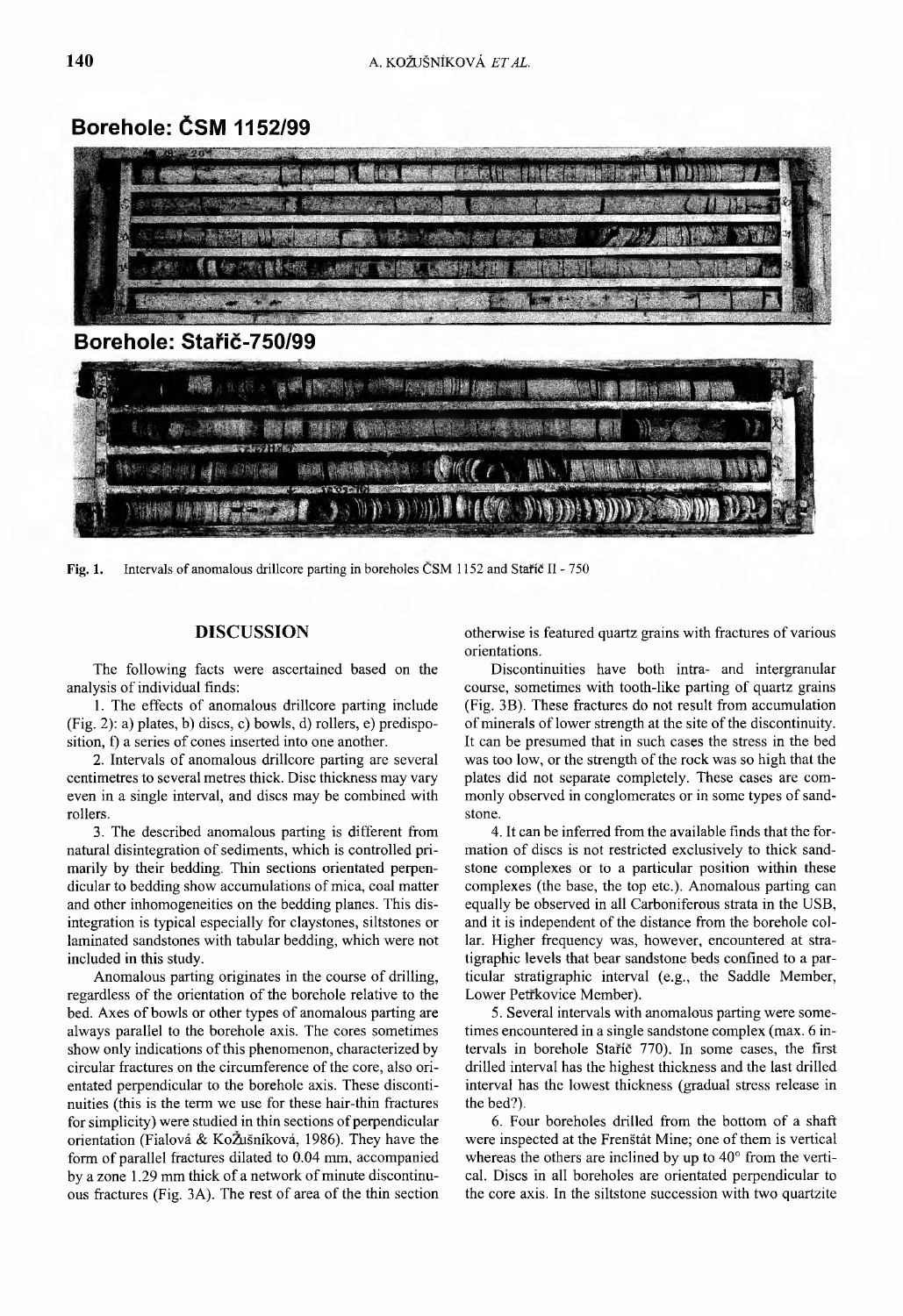

Fig. 2. Types of anomalous drillcore parting: A. plates; B. discs; C. bowls; D. rollers; E. predisposition; F. a series of cones



Fig. 3. The zone of fracturing, transmitted light, crossed nicols: A. parallel fractures; B. tooth-like fracture of quartz grains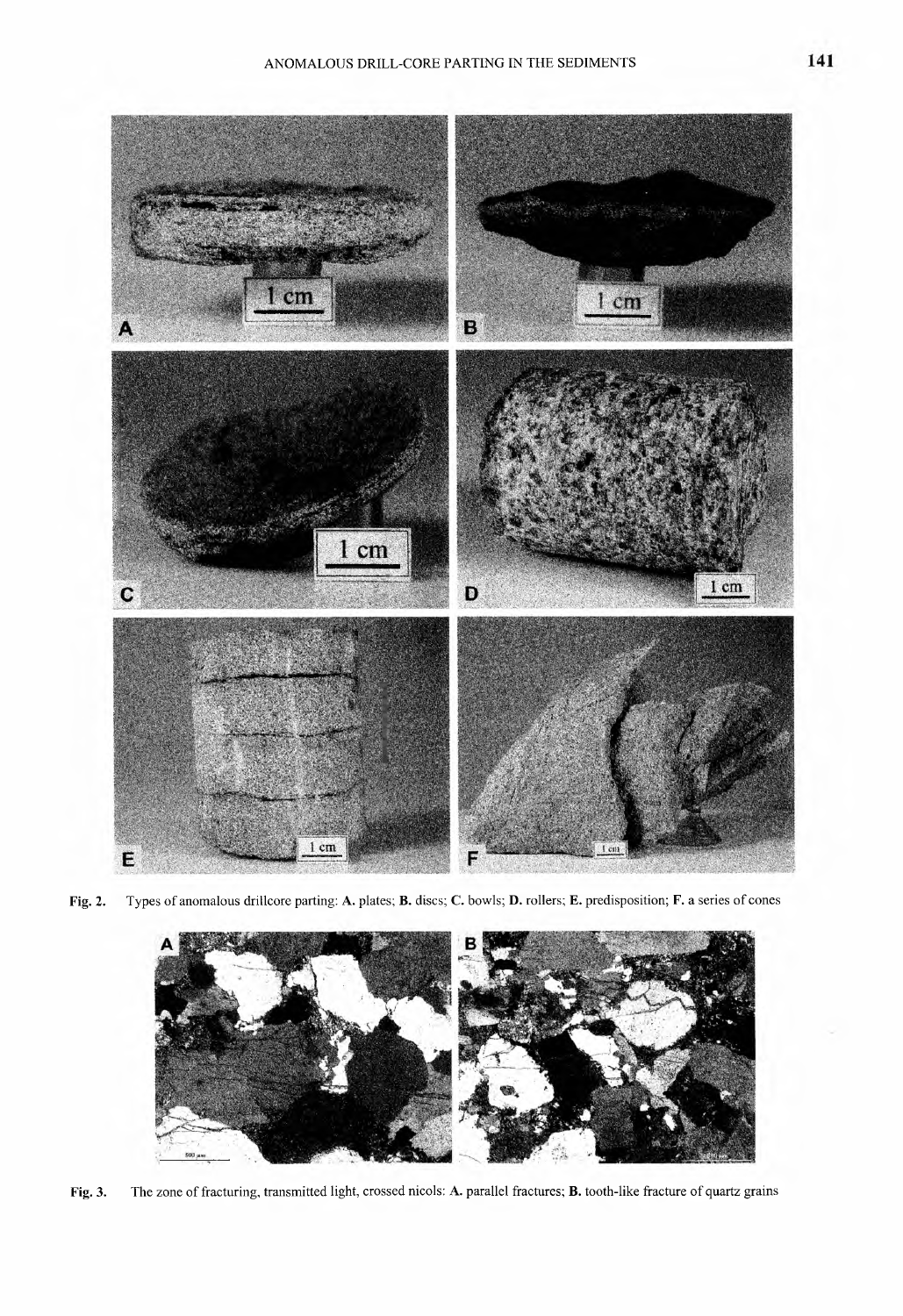

Fig. 4. Location of boreholes with the occurrence of discs (CSA Mine, block 8)

beds below the Prokop Seam, interestingly, the occurrence of discs is restricted only to brittle quartzites, even though the same drilling technique was employed.

7. Most boreholes with the occurrence of anomalous parting are situated in the proximity of faults (max.  $100-150$ ) m), most typically normal faults (Fig. 4).

8. Intervals with anomalous parting in boreholes located close to each other generally occur at the same stratigraphic level (H 13, H 12 and H 12 A).

9. A mathematical model was formulated (Malík et al., 1990) to explain the origin of disc-shaped parting, presumably resulting from stress in the bed or in the massif. The power thrust effect of the core bit on the rock and the dynamic effects of drilling were neglected for simplicity. If these factors were of decisive importance, parting would appear in the same rocks at any depths, which is not the case. Parting was proved to be controlled by material properties and the stress tensor, which characterizes the original rock massif and changes upon drilling.

10. Anomalous parting is present in brittle rocks, in sandstone and coal beds, less frequently in conglomerates. Its occurrence is, however, not controlled by the proportions of matrix and other rock constituents, provided that the latter do not alter rock brittleness. Rocks with the most frequent occurrence of discs mostly show brittleness coefficient (uniaxial compression strength vs. tensile strength ratio) higher than 10.

11. No direct correlation was found between disc occurrence and position in the borehole by comparing records in the drill record (depths of core runs) and disc occurrence (Fig. 5).

#### **CONCLUSION**

As indicated by the data obtained, anomalous drillcore parting is a significant geomechanical criterion of primary stress state of the rock massif. As such, it should be consistently followed and recorded. The data suggest that the disc occurrence alone cannot be used for rock-burst prognostics directly, but indicates locally increased stress in the massif. Thus, it indicates a situation in which rock-burst may be expected with a certain probability, due to the combination of natural and technological conditions.



Fig. 5. Intervals of anomalous parting occurrence vs. core runs